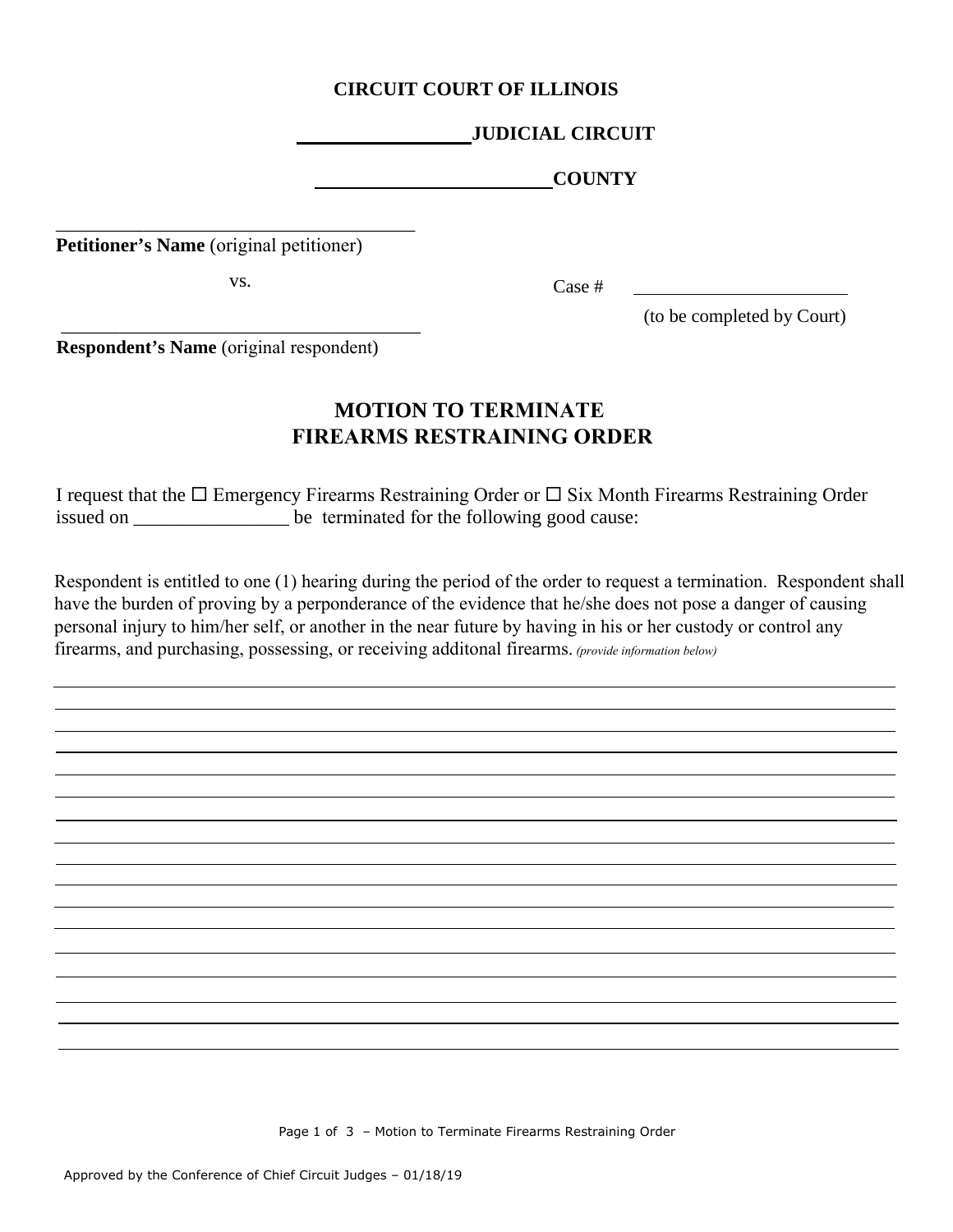The Respondent prays this motion be set for hearing.

| <b>Signature of original Respondent</b>                                        |  |                                                                                                                                                                                                                                                                                                                                   |
|--------------------------------------------------------------------------------|--|-----------------------------------------------------------------------------------------------------------------------------------------------------------------------------------------------------------------------------------------------------------------------------------------------------------------------------------|
| Respondent's Attorney or Respondent if not represented by an attorney<br>Name: |  |                                                                                                                                                                                                                                                                                                                                   |
| <u> 1989 - Jan Barnett, fransk politiker (d. 1989)</u>                         |  |                                                                                                                                                                                                                                                                                                                                   |
|                                                                                |  |                                                                                                                                                                                                                                                                                                                                   |
|                                                                                |  |                                                                                                                                                                                                                                                                                                                                   |
|                                                                                |  |                                                                                                                                                                                                                                                                                                                                   |
|                                                                                |  |                                                                                                                                                                                                                                                                                                                                   |
|                                                                                |  | at _______________________________County Courthouse, located at ________________, Judge ______________________                                                                                                                                                                                                                    |
| <b>SERVICE</b>                                                                 |  |                                                                                                                                                                                                                                                                                                                                   |
| ( )<br>complete information below.)<br>( ) Individual Petitioner - Personal    |  | I certify that I served this motion on original Petitioner as follows: (Please check appropriate box and                                                                                                                                                                                                                          |
|                                                                                |  | By leaving a copy of the motion with named original Petitioner __________________                                                                                                                                                                                                                                                 |
|                                                                                |  |                                                                                                                                                                                                                                                                                                                                   |
| () Individual Petitioner-Abode<br>his usual place of abode.                    |  | By leaving a copy of the motion at the usual place of abode of named original Petitioner with a person of<br>his/her family, of the age of 13 years or upwards, informing that person of the contents and also sending a<br>copy of the summons in a sealed envelope with postage fully prepaid, addressed to named Respondent at |
|                                                                                |  |                                                                                                                                                                                                                                                                                                                                   |
|                                                                                |  |                                                                                                                                                                                                                                                                                                                                   |
| Name of Person Summons given to                                                |  |                                                                                                                                                                                                                                                                                                                                   |
|                                                                                |  |                                                                                                                                                                                                                                                                                                                                   |
|                                                                                |  |                                                                                                                                                                                                                                                                                                                                   |
|                                                                                |  |                                                                                                                                                                                                                                                                                                                                   |
|                                                                                |  |                                                                                                                                                                                                                                                                                                                                   |

Page 2 of 3 – Motion to Terminate Firearms Restraining Order